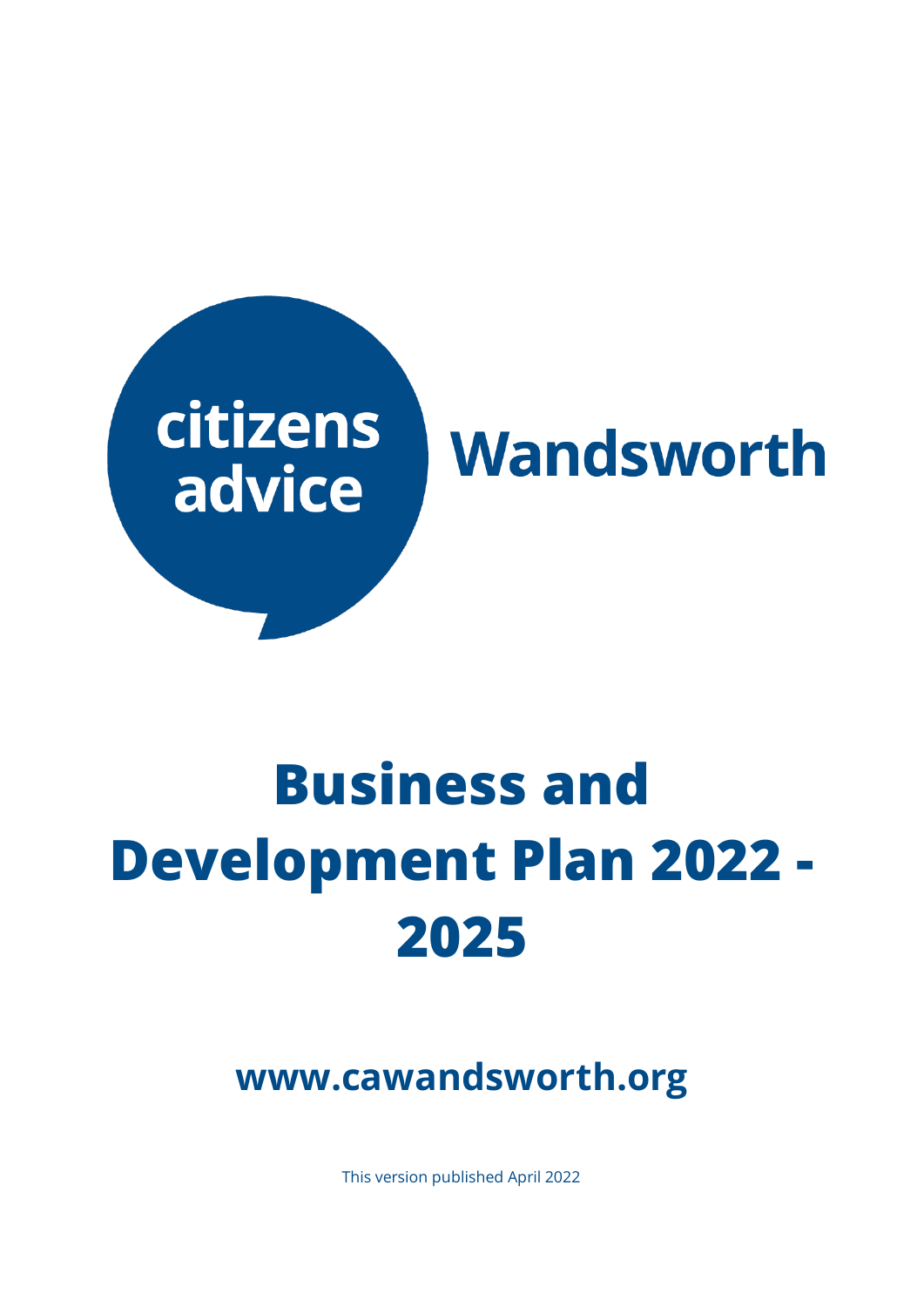# **Contents**

| <b>Contents</b>                                                 |  |
|-----------------------------------------------------------------|--|
|                                                                 |  |
|                                                                 |  |
| The Aims and Purpose of Citizens Advice Wandsworth  2           |  |
|                                                                 |  |
|                                                                 |  |
|                                                                 |  |
| Strategic Priorities, Objectives and Action Plan  11            |  |
|                                                                 |  |
|                                                                 |  |
| <b>Appendix 3: Business and Development Planning Process 19</b> |  |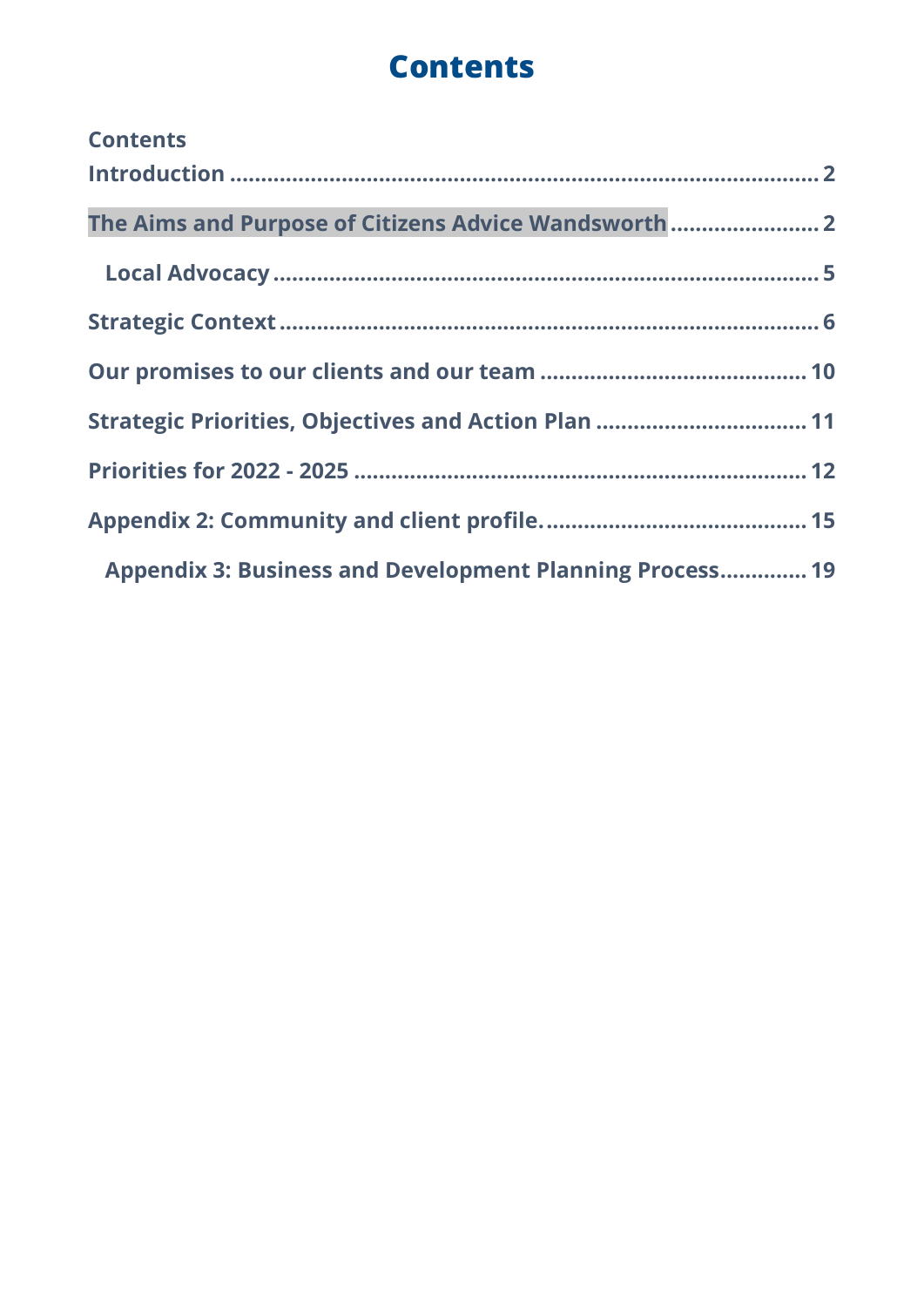# **Citizens Advice Wandsworth**

# **Business and Development Plan 2022 - 2025**

## <span id="page-2-0"></span>**Introduction**

This document is the Business and Development plan for Wandsworth Citizens Advice Bureaux Ltd (trading as and referred to throughout this plan as Citizens Advice Wandsworth or CAW).

This plan takes CAW from the financial year 2022/3 through to 24/25. The CAW Trustee Board reviews the Business and Development Plan annually in accordance with the business planning process set out in the appendices to this plan. The plan sets out the aims and purpose of the organisation and the context in which we are and will be working. It identifies key strategic priorities and sets out an action plan for the first year of the three year period in particular.

More detail about our funding priorities and activities are set out in our Funding strategy.

This plan was consulted on, drafted and edited between November 2021 and March 2022 – as the coronavirus pandemic receded and the cost of living crisis has begun to bite. This plan aims to incorporate this context – whilst also retaining and exploring wider strategic ambitions.

# <span id="page-2-1"></span>**The Aims and Purpose of Citizens Advice Wandsworth**

Full details of the organisation's formal objects, finances and governance can be found at [www.charitycommission.gov.uk.](http://www.charitycommission.gov.uk/)

## **CAW's Purpose**

Citizens Advice Wandsworth is a local independent charity that provides information, advice and support. We aim to provide the information and advice people need for the problems they face, and to improve the policies and practices that affect them.

Our approach is based on our understanding that we know that we can never meet demand for our services, and people in need of advice don't always come to advice centres for help. For both these reasons we are committed to a community centred approach that recognises our clients, local community, social and faith networks as assets. They are our partners in coproducing the outputs and outcomes we work towards.

We offer specialist advice in welfare benefits, housing and employment and general advice on money/debt, consumer, immigration and nationality, family and personal matters, taxes, health and education. We provide general advice on discrimination across all these subjects. We also provide self-help information services and resources and work to increase the capability of local people to avoid and prevent problems like debt. We provide the main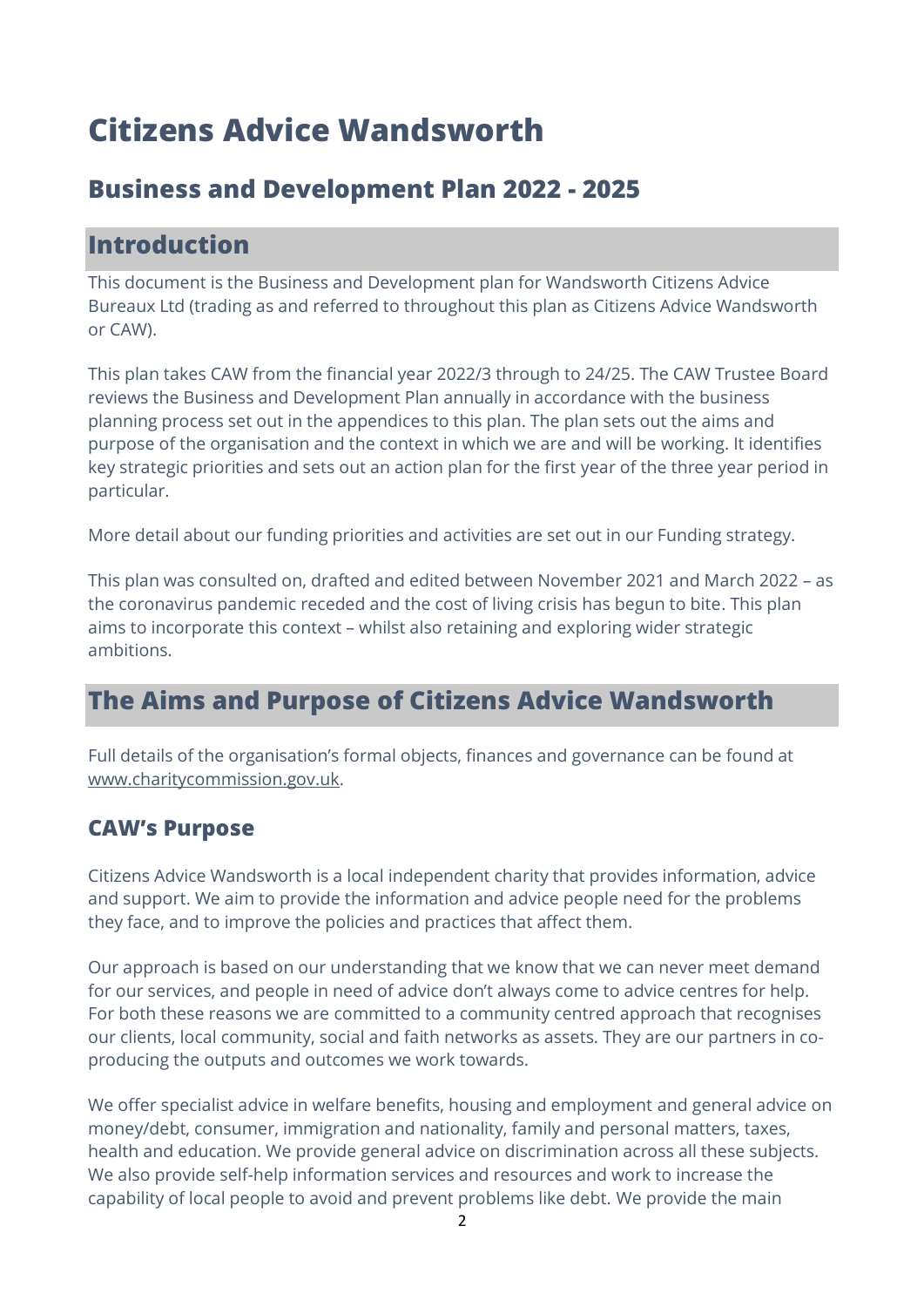gateway to advice and other services for local residents. As our service arrangements change over time, details are not provided in this plan. They are available on our web site: [www.cawandsworth.org](http://www.cawandsworth.org/)

We aim is to provide a high quality service for as many clients as possible, focussing on those most in need.

Our emphasis is on enabling independence and resilience. We are not here to take over people's affairs. Wherever possible we aims to empower people to be in control, help and act for themselves and hopefully assist other people in their community or network.

We emphasises the importance of early intervention and prevention in its services. We seek to understand and act on the underlying causes of demand for our services and tackle preventable systemic failure.

Where possible and advantageous we seek to work in partnership with other local Citizens Advice and services, other organisations, professionals, community groups, social and faith networks to improve and deliver services.

As an organisation that relies heavily on volunteers to deliver services, we also offer a range of volunteering opportunities, backed by excellent and recognised training. An outcome of this is that we provides a valuable local service in terms of learning, skills and employability and opportunities to reduce social isolation and increase personal confidence and well-being for adults of all ages.

## **CAW Values**

- **Creativity** we are inventive, always looking for better ways to achieve our purpose, deliver value for money, achieve outcomes, change and impact for people
- **Generosity** to each other, to clients and other agencies; looking to share, being nonjudgemental, sympathetic, kind, helpful, collaborative and empowering
- **Quality** we are committed to high quality, responsive, trusted, confidential and independent service, delivered with integrity and confidence
- **Accountability** to each other, funders, trustees, membership body and to the public and local community

We are also committed to challenging discrimination, valuing diversity and promoting equity.

#### **CAW's aims**

Our ambition is excellence: to be a service that is recognised locally and nationally for its quality, impact, preventative work and leadership.

Our team believe that independent advice provision plays a key and indispensable role in the social and economic future of our Borough and region. We aim to be at the forefront of this future, in partnership with others. Realising this future depends on us cementing together some key building blocks:

#### **Prevention: Acting on the System**

For all too many of our clients, systems of welfare, support, education, legal rights and responsibilities have failed – local people turn to us to sort out the problem. On occasions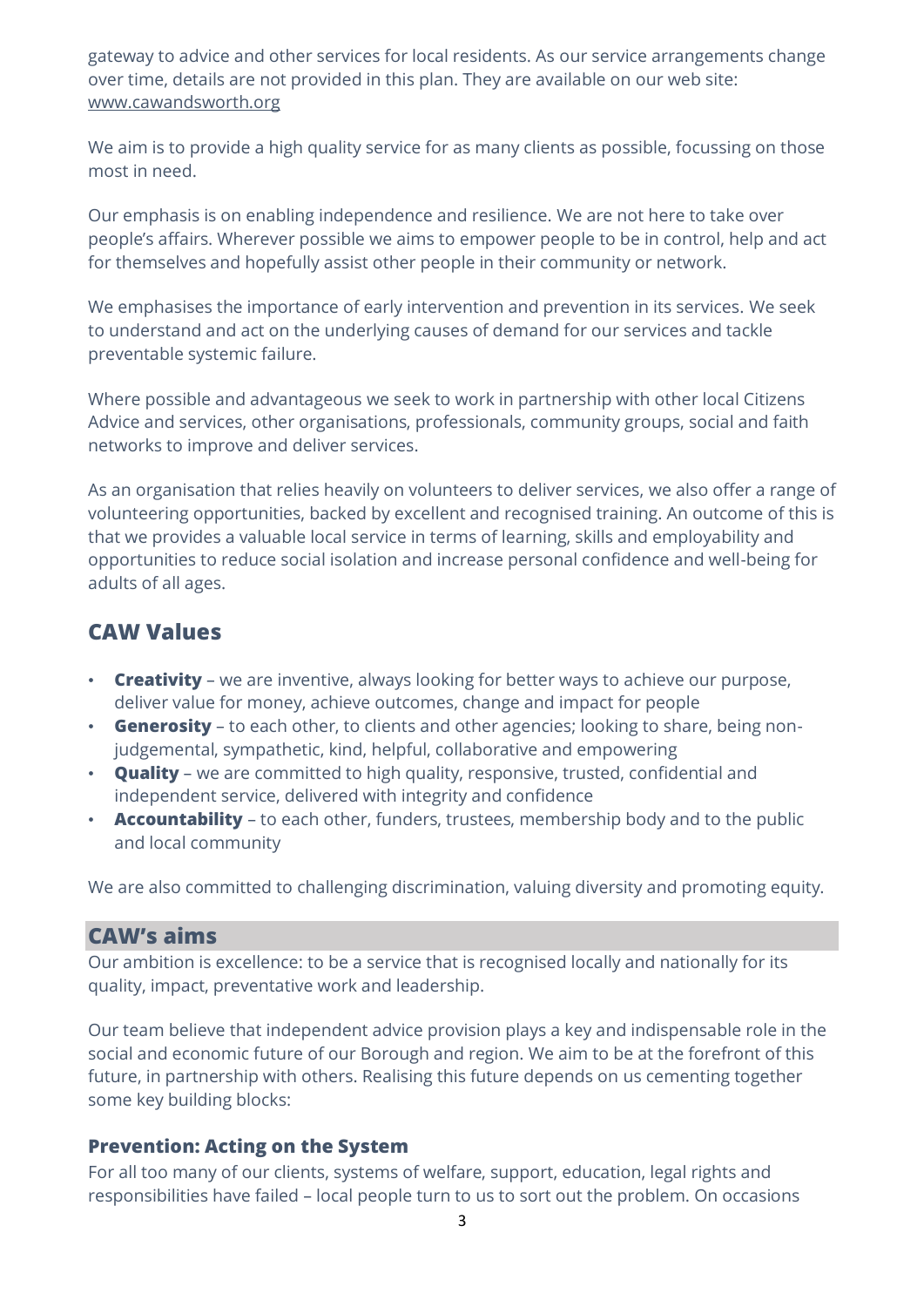people can find access to our services difficult; our Adviceline may be hard to get through to, and we may have to send people elsewhere. For these reasons we can be part of the system that sometimes fails. Over the last period we have worked hard to improve access and onward referral routes – for those clients who would be better helped elsewhere. We remain committed to being the right door as frequently as possible; which will open when needed and tackles the problem. We will continue to understand and prevent systemic failures by working in partnership and undertaking research and campaign work.

#### **Kind and helpful Service**

The CAW team aim to always provide a responsive, respectful, kind, and thoughtful service. We hear from clients that the way in which we helped them was as impactful as what we did. Feedback from clients is overwhelmingly positive; when it is not, we reflect, learn and improve. Our services are accessible via a range of channels at convenient times and locations and in pleasant, well-equipped and designed environments. Quality is always the bedrock of our services.

#### **Producing Positive Change**

People feel better off after using our services; socially, economically and health and well-being wise. Our advice, campaigning, preventative and early action activity leads to improvements in systems and policy. The Borough benefits from our presence. We have demonstrable evidence of the outcomes, impact and savings we co-produces with clients, customers, partners, staff and volunteers.

#### **Strong Local Leadership**

We are involved in contributing creatively and positively to local forums and decision-making, putting forward ideas and proposals about how the locality could be a better place to live and work. We seek and encourages partnerships wherever working together would enhance the chances of positive change and outcomes. We are accountable to trustees, local people, funders and commissioners for its actions; a trusted partner/provider. We are generous with our expertise and knowledge whenever possible.

#### **A Good Place to Work and Volunteer**

We can only provide a kind, expert and responsive service to clients if we provide a supportive, engaging and flexible workplace. It's therefore crucial that we ensure our staff and volunteers feel positive and fulfilled in their work, know that their views are listened to, and their contribution valued. We aim to provide our workforce with every opportunity to provide a good service, to develop their skills, and do the best they can to make a real difference.

#### **A Solid Financial Base**

We want CAW to be the first choice for the funders, commissioners, investors and donors who seek the results, outcomes and impact we can show we produce. We are enterprising and business-like in its approach to service development, efficient and lean; keeping back office costs to a minimum. We have a diverse and reliable income base, adequate reserves and sound investments.

Our vision is of not simply doing things better and surviving, but *doing better things and thriving*. By 'better things' we mean better outcomes for clients; increasing their independence and resilience, helping them manage their affairs effectively. We also mean by this making a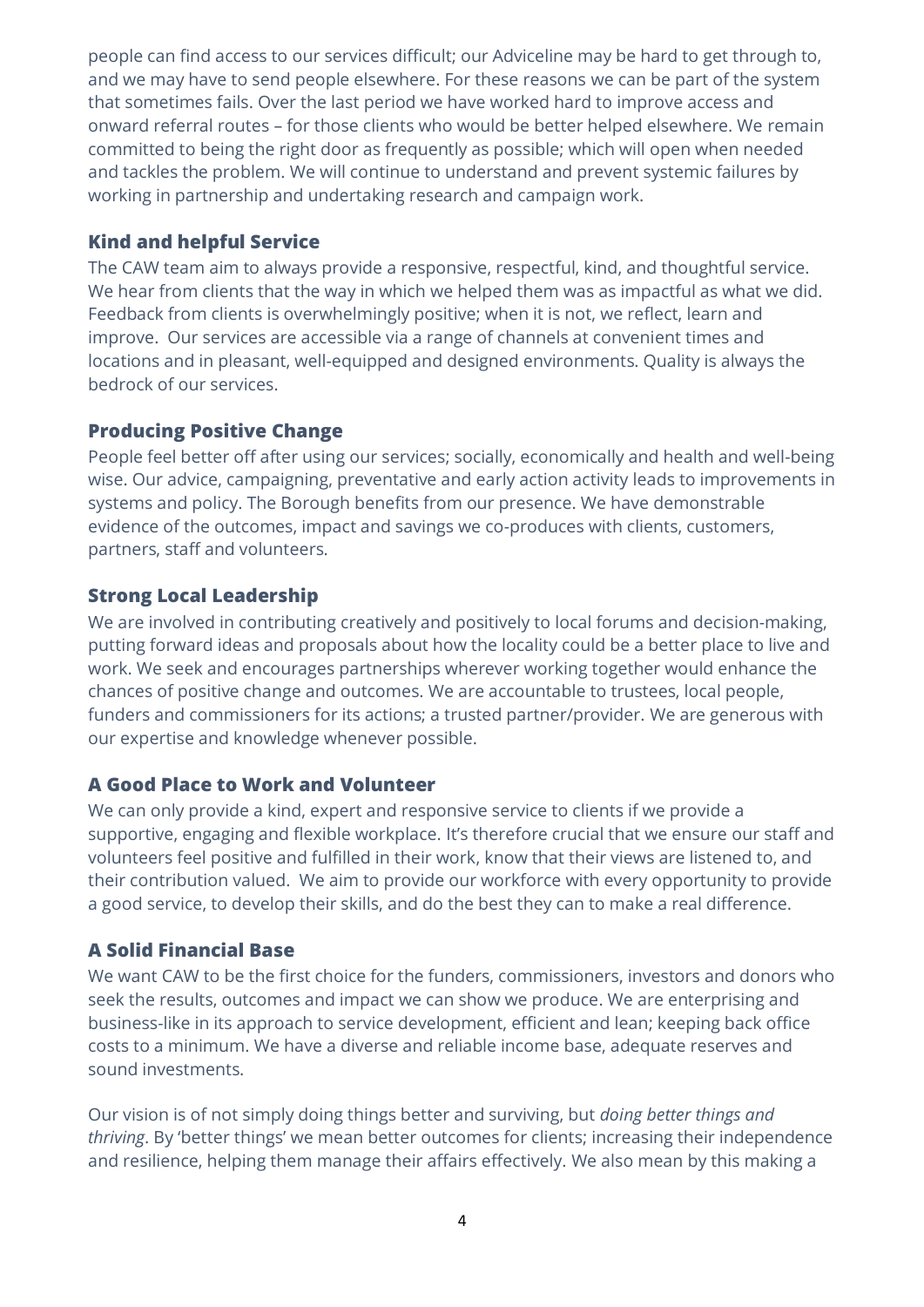demonstrable contribution to the desired outcomes and objectives of funders, commissioners and other stakeholders.

This vision, CAW's values and clear statement of purpose underpins the strategic objectives and activity set out in this plan.

#### **Where we are now**

Citizens Advice Wandsworth is in a good position as it enters the 2022-23 financial and business plan period. We benefit from:

- **Strong finances**: the Council and CCG have renewed their contracts with us for the next 12 months (until March 2024), 100% of 2022-23 income is secured
- **Solid infrastructure**: we have transformed our telephony and digital platforms. We have introduced soft phones, and a most of the team is now equipped with new laptops; everyone is equipped to work in our offices and in their homes.
- **Great People:** We have a brilliant team of kind, committed and flexible staff and volunteers. 98% of whom said that they would recommend CAW as a place to work or volunteer.
- **Strong relationships:** We are well connected with our voluntary, statutory, community and faith partners. We are generous with our resources including our expertise and our referral arrangements. Our projects tend to have a community capacity development focus; enabling us to maintain and build our local links.

#### **Our service model**

Clients contact us directly via an online referral form, by calling our Adviceline, and by dropping into our Centres. Additionally, a significant number of clients are referred by partners to us. At the first point of contact clients are provided with initial information, advice, signposting and/or referral. Those in need of advice and/or casework support are provided this by telephone and face to face appointments.

Since lockdown (necessitated by covid-19) we have more and stronger referral relationships – this continues to be helped by our hosting of Refernet (an online referral platform) which pays dividends for our clients as well as for those of our local partners.

Over the next 12 months we will continue to review and evaluate our post-covid service offer, ensuring that we apply learning from this period, and remain alert to the changing needs and expectations of our clients. In particular, we are clear about the importance of ensuring that we meet the needs of the most marginalised communities.

#### <span id="page-5-0"></span>**Local Advocacy**

Localised support for local people continues to be of high importance. We've worked closely with Wandsworth council over the past few years to support and inform their local support offer. Evidence we collect is vital to this work. Keeping the needs of people experiencing hardship and crisis in the mind of the council will remain a focus for the coming months, alongside this we will continue to notice patterns in problems clients bring to us and work to address them.

#### **Pressures**

We are an ambitious team; we want to maximise our impact and help as many local people as we can, as well as we can. We also want to be a great organisation. This means that we push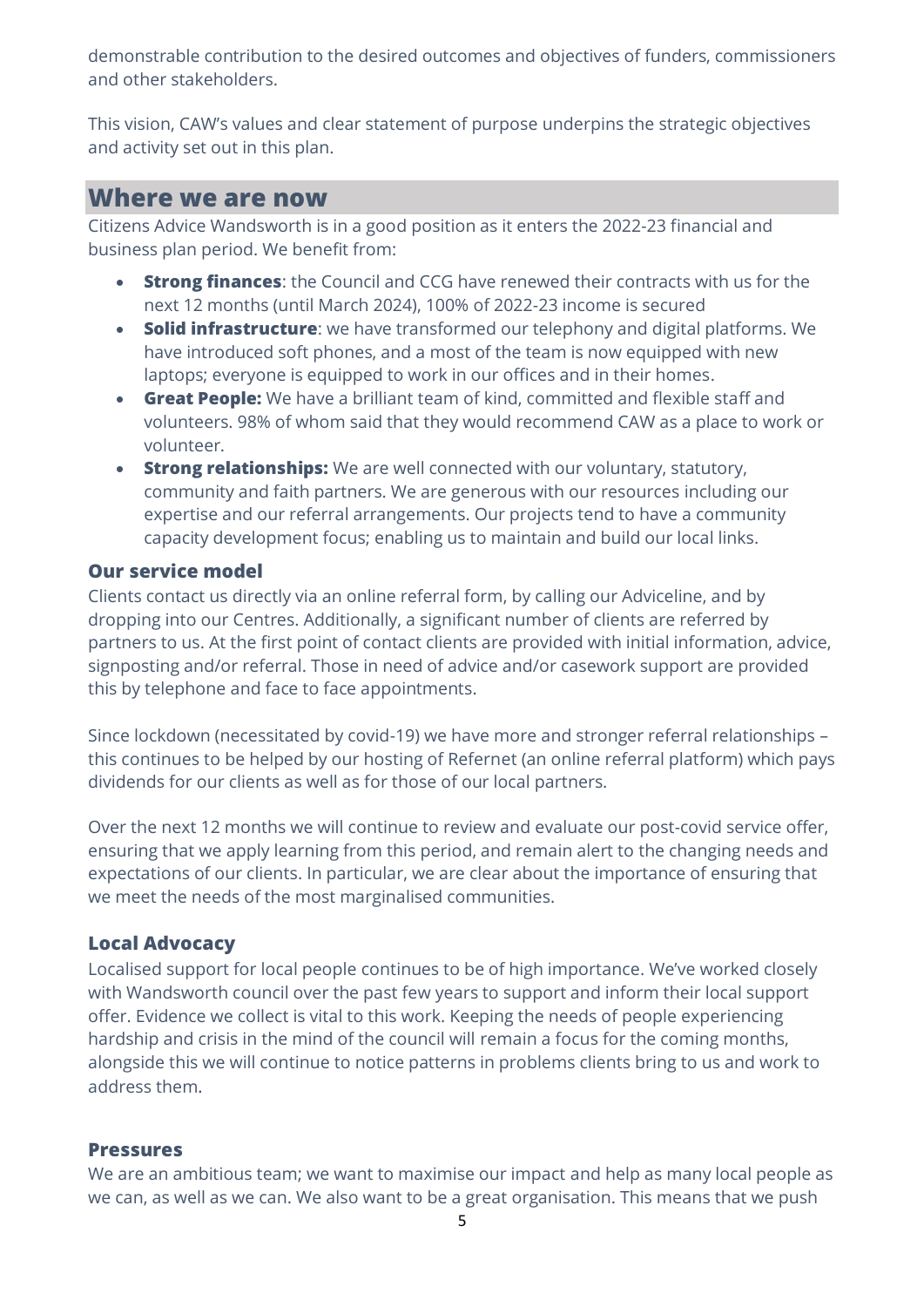ourselves hard, and have a tendency to grasp opportunities and grow services at every opportunity.

This puts pressure on our team, and in particular our management and back office infrastructure which doesn't necessarily grow in proportion to our service–delivery growth. Short-term funding arrangements add to this pressure, and to the incentive to remain organisationally lean.

# <span id="page-6-0"></span>**Strategic Context**

#### **Coronavirus**

We, along with all other service-providers, totally changed how we delivered services, and how we worked, in response to the pandemic.

Aware of the benefits and risks of this shift we hosted [a conference](https://cawandsworth.org/wp-content/uploads/2021/10/2021-Crisis-Conference-Report-Learning-from-Service-Delivery-During-the-Pandemic.pdf) last summer which looked in-depth at the changes and at the things we want to retain. Over the coming months we will review how we deliver services in order to ensure that we are effectively reaching the people who need us the most.

#### **Cost of Living Crisis**

Coronavirus affected our populations differently; many middle and high income households benefited financially from covid restrictions. However, low income families were severely negatively impacted. The removal of the £20 Universal Credit uplift caused many more local people hardship, and this has been compounded by the removal of the energy price cap and the rise in inflation.

We are monitoring levels of hardship experienced amongst our clients (using foodbank referrals, charity applications, fuel debt, and hardship applications as proxy measures). The graph below illustrates the experience of people contacting us for assistance.



#### **Community and client profile and advice needs**

An analysis of Wandsworth Borough community profile and CAW client profile is appended to this plan.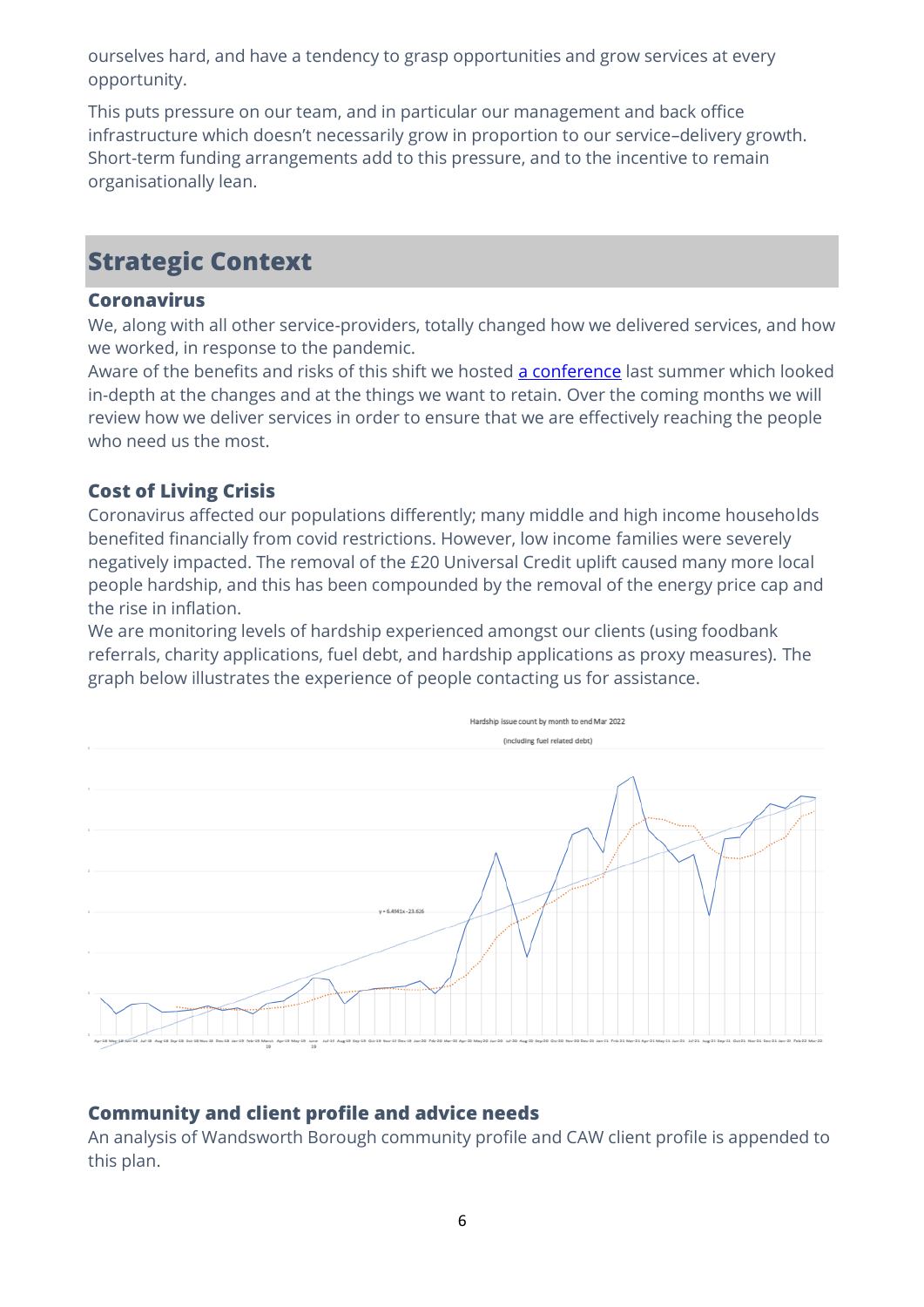#### **Wandsworth borough Council**

We have a good relationship with our local authority, and overall this has been strengthened over the last few years. We work particularly closely with the Housing, Benefits and Revenues, and Community and Partnerships (C&P) departments. Our C&P contacts help connect us with people across the Council (e.g. in regulatory services) – thereby reducing silos for us and helping us feedback issues and influence developments.

Since the 2016 EU referendum we have collaborated very closely with the Conservative administration over our EU advice work – of which they are very supportive and keen to publicise. Since October 2020 one of our team has been seconded into the Council to assist with the promotion of the EUSS.

Our core contract with the Council is being extended by 12 months until March 2024. This contract provides core funding for CAW (and makes up 31% of our total income) and is a vital baseline for growing the organisation as other opportunities and joint working possibilities are generated.

Additionally, we receive funding from WBC to deliver separate projects (this year this includes our Roehampton capacity building project, some EU advice work, a homelessness prevention project, support for a domestic violence one stop shop and a new initiative to support Ukrainian refugees in the borough). In 2022-23 about 43% of our total income will be from **Wandsworth** 

It is difficult to anticipate the impact Coronavirus, inflationary increases and the cost of living crisis will have on the public spending envelope, and Wandsworth Council's subsequent approach to supporting us. The Council is getting a new Chief Executive, and local elections are being held in May 2022 – both these things may impact.

Our service is being re-commissioned during 2022-23 and we cannot be complacent about the Council's ongoing support for us, we need to develop a communications strategy and work to ensure that the Council understand the increase in demand for our services, the impact of inflationary increases on our costs and the value that we provide.

#### **Health: The Clinical Commissioning Group and its successor body**

Health structures, funding arrangements and the approach to procurement continues to change. Clinical Commissioning Groups are being replaced by Integrated Health and Care Systems, and significantly competition in relation to procurement is being replaced with collaboration.

We know that the impacts of the pandemic will be felt into the future – and that health and social care finances will be tight.

Since 2016 CAW has maintained funding for advice services from the Clinical Commissioning Group. It's crucial that we continue to make the case for advice as a key tool in addressing social inequality; the links between social and health inequalities have never been more apparent.

We should further build our strategic links with our health partners (including in the mental health trust), and ensure that we communicate effectively the value of advice on individuals and systems.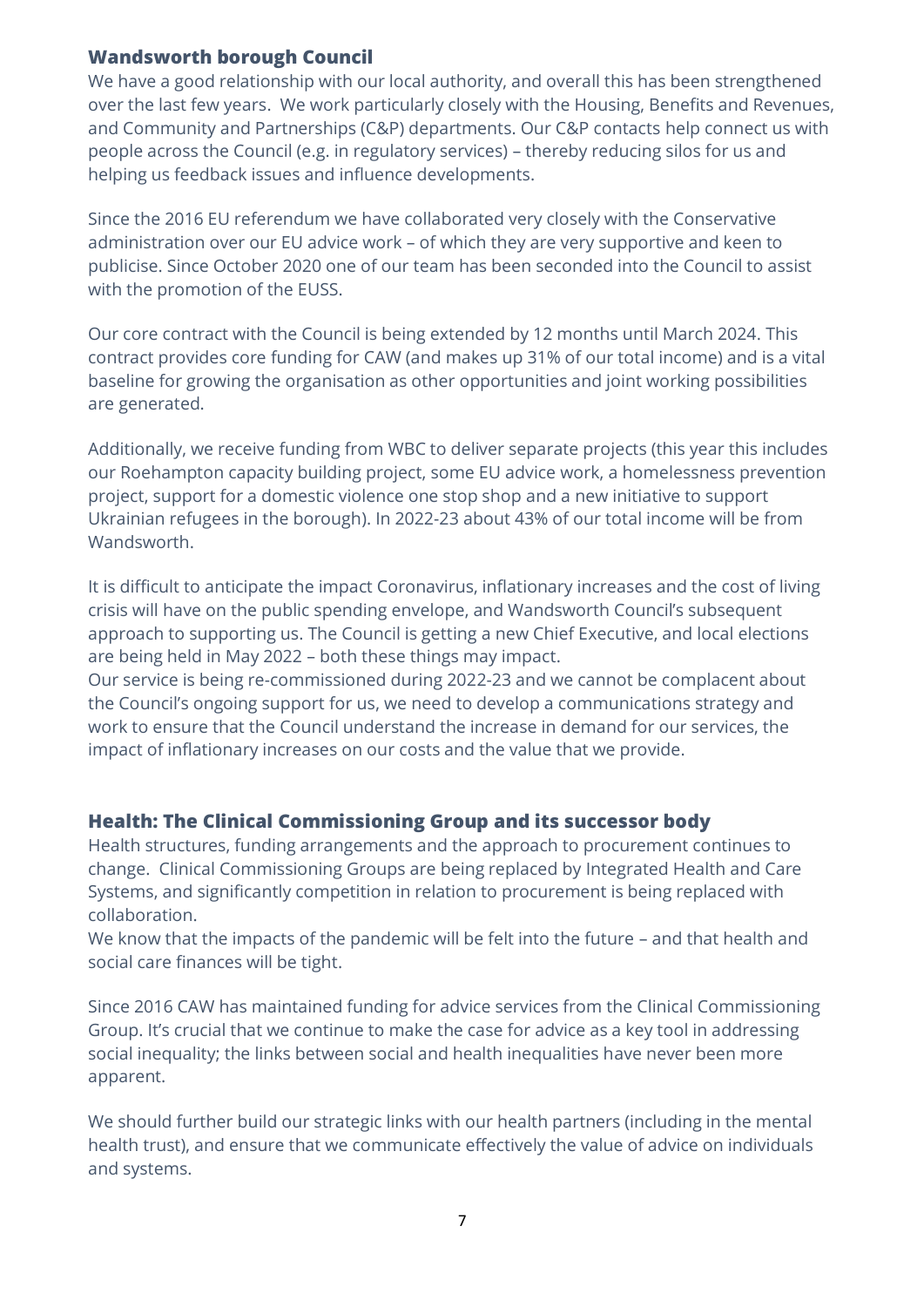#### **Welfare, health and social care reform**

Coronavirus has shone a light on inequality and its impact which are now being compounded by the cost of living crisis.

Meanwhile, the Government's welfare reform programme; Universal Credit, the bedroom tax, the benefit cap, changes to disability benefits and cuts in LA funding and provision have had a big impact on our clients and demand for our service in recent years.

#### **Brexit**

We left the EU on 31<sup>st</sup> December 2021, the last day for EU nationals living in this country to claim Settled Status (EUSS) is  $30<sup>th</sup>$  June. Since the day after the 2016 referendum result was announced we have been supporting EU nationals in Wandsworth with queries about their rights to live and work in the UK. We have been well-resourced by the Council, and most recently the Home Office, to carry out this work and currently have 2 advisers (1.6 fte) working on this project (one of whom is seconded into the Council).

The legal framework and its interpretation continues to be unclear. Our work advising people about their entitlement to live, work and study here will continue, and we are funded to do so until at least 30<sup>th</sup> September 2022. Beyond this date we will continue to support EU nationals who may not have applied, or those who need assistance with their pre-settled status. There will be wider implications which as are yet unknown and include changes to regulation, the potential impact on the economy, and access to benefits as well as services (including education, social care and health). We will stay alert to these changes – they will inevitably impact on the wider Wandsworth community.

#### **Housing and homelessness**

Housing continues to be a significant issue for our clients, and one that has continued to increase as a proportion of enquiries.

Since the Homelessness Reduction Act (HRA) was implemented in April 2018 CAW has been providing a homelessness prevention advice service under which the Council refers households to us who are threatened with homelessness. Through this work (which is mostly debt and benefits advice) we are able to help clients remain in their own homes. Contract management arrangements provide us with valuable opportunities to meet regularly with the WBC Housing team and report insights into Council performance.

Housing enquiries are CAW's second largest enquiry area, our team deals with issues that relate to local housing affordability, homelessness, disrepair and private renting problems. The private rented sector constitutes around one third of total housing stock in the borough. We are really pleased to have successfully got secure funding for a housing advice specialist post from City Bridge Trust as it's vital that we maintain and develops resources to deliver both housing advice and research and policy activity in the above context.

#### **Employment**

Over the past year people have continued to come to us with queries about their employment; deductions from wages, unfair treatment, dismissal and health and safety/sickness. Additionally, we've seen growing numbers of people asking for help with employment discrimination issues, 'disguised dismissal' and being denied entitlements when leaving work. We anticipate these trends continuing as the UK enters a period of major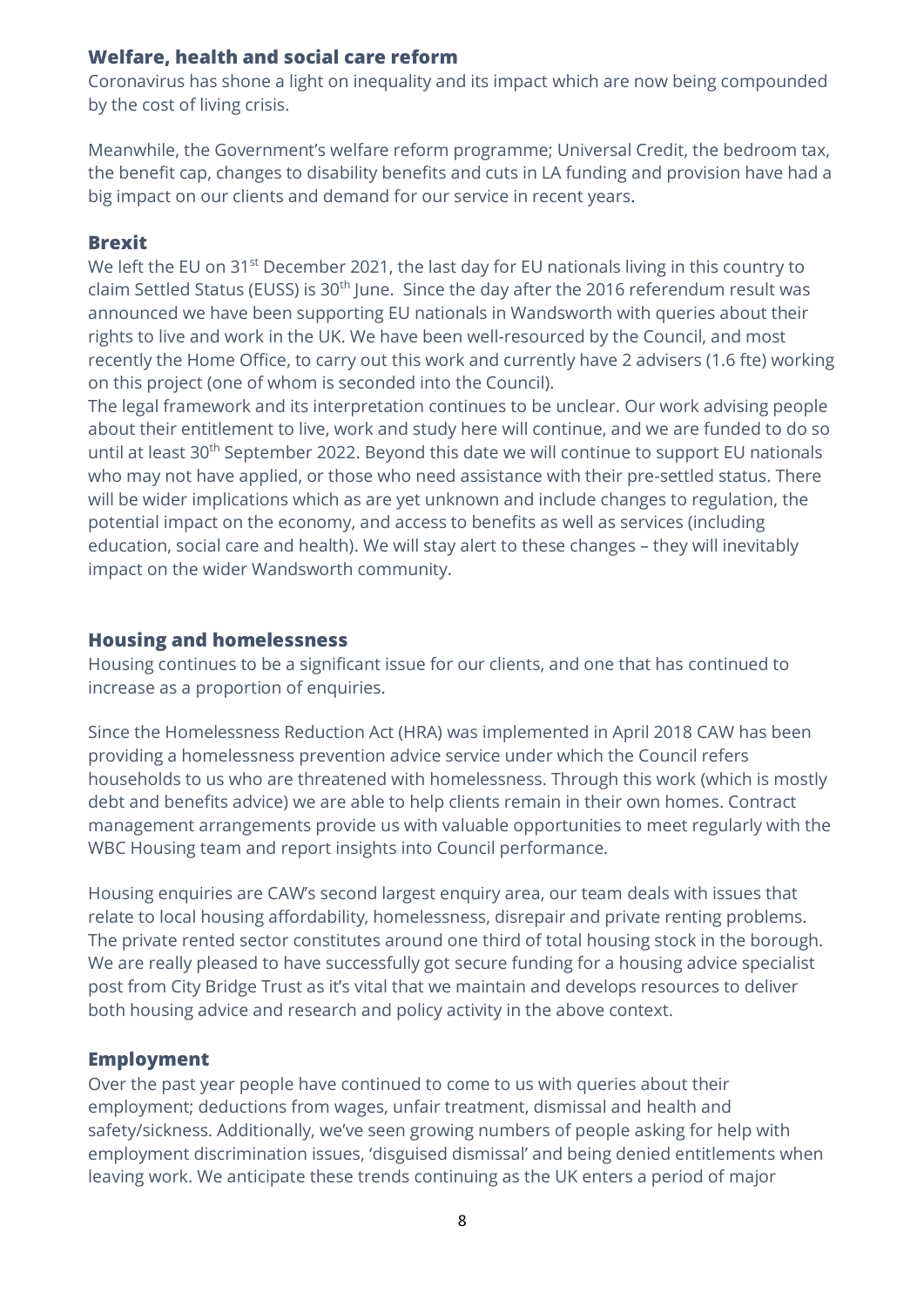economic uncertainty – with employers struggling with inflationary increases and taking advantage of the decreasing unemployment rate.

We are pleased to have resourced a specialist employment adviser post for the last 12 months of and hope to get this funding extended.

#### **Citizens Advice membership and collaboration**

Our membership package provides CAW with local flexibility and discretion within tight quality, financial health and leadership standards and requirements to work with other local Citizens Advice (LCAs) as part of 'one service'.

In recent years Citizens Advice have increased the financial opportunities they provide to LCAs by centrally procuring contracts and distributing contractual opportunities. During the pandemic this usefully extended to the procurement and distribution of funds to help us adapt our services and to move to remote working.

We know we need, as far as possible, to develop a cost-base which aligns with our partner LCAs, and have the flexibility to take advantage of national opportunities. However, we will not do this at the expense of our organisational culture or values - rather it's an opportunity/contingency we will remain alert to.

We see the value in closer collaboration with the Citizens Advice network in general, and with London LCAs in particular. We have been part of a West and South West London Adviceline partnership since 2016, and during 2020 let the instigation of a project to expand the service model across the capital. For the next 12 months we are funded to lead the pan-London Adviceline project. We believe that the development of a London wide access point, and the introduction of a 'Citizens Advice London' legal entity will enable the network to:

- Influence policy development, and the creation of new partnerships,
- Generate funding opportunities,
- Provide a better, more consistent service to Londoners.

During 2020-21, as a network of London LCAs we've together employed a development manager, who 'sits' within CA Royal Courts of Justice. This postholder has made remarkable progress in sharing resources, influencing policy and giving us a voice, most notably they have brought the value of the pan-London project to the attention of the GLA.

We sit on the steering group of this pan-London project and will continue to invest in this important initiative.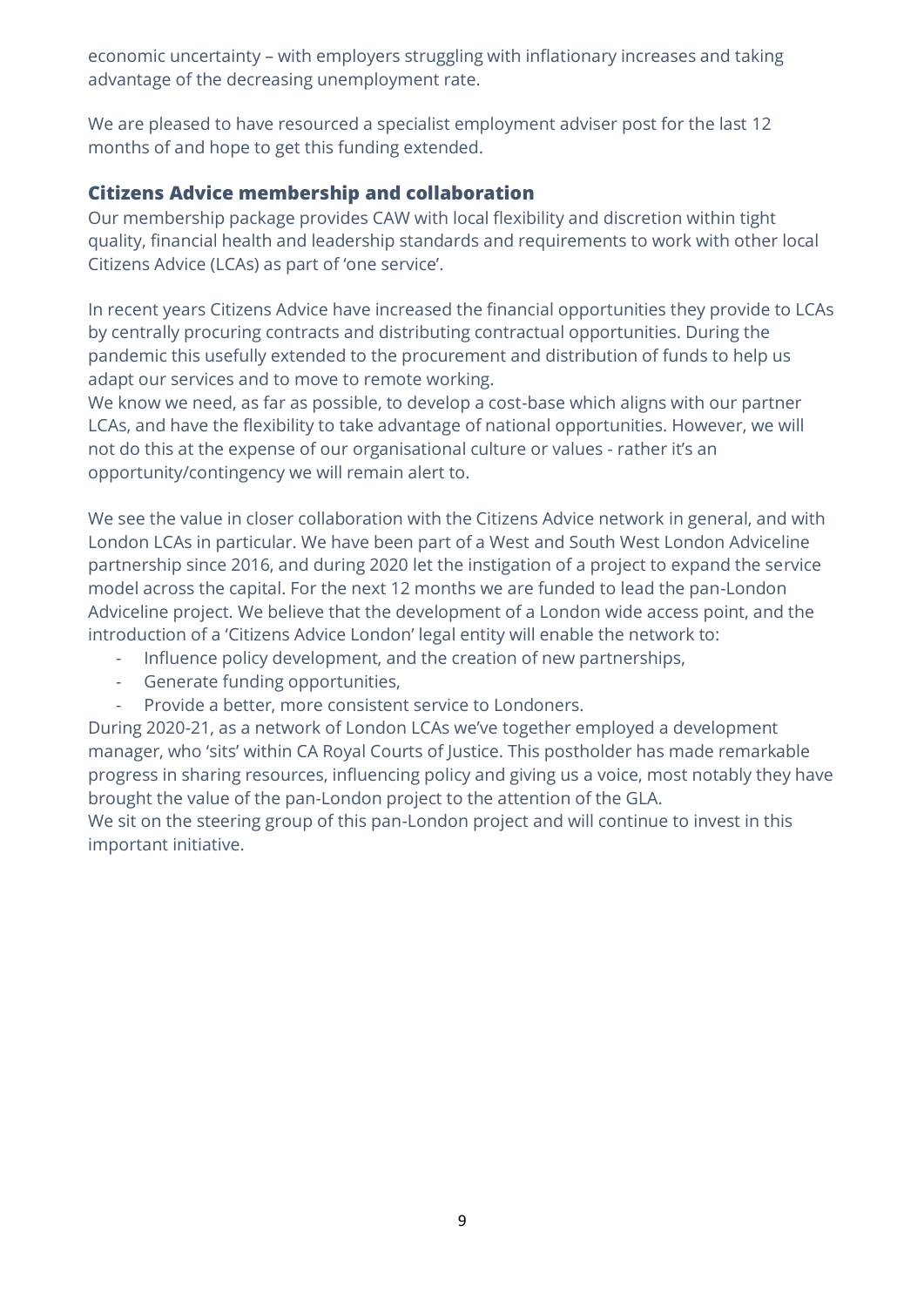# <span id="page-10-0"></span>**Our promises to our clients and our team**

During the development of this plan we have consulted with trustees, staff and volunteers. Together, we have agreed our organisational aims and drafted a set of commitments which have informed the development of this document. These are set out below.

#### **Our aims**

We aim to provide the information and advice people need for the problems they face, and to improve the policies and practices that affect them.

#### **How we work**

Our information and advice services are for everyone; we give people tools to enable them to resolve their issues, and we provide in-depth, expert support for clients who need it.

We proactively work with partners to put advice knowledge into communities and to address issues that are causing problems for our clients.

Our promises to clients will guide how we shape and deliver our services.

#### **Our promises to clients**

- We will care about your situation and will listen, advise and support you with fairness and respect.
- We will help you to find the specialist help that you need.
- You will be able to access us in a range of place and ways.
- We'll notice patterns in the problems you bring to us and will try to do something about them.
- We'll take your needs into account as we continue to improve and develop our services.

Our promises to our team are in recognition of the fact that our staff and volunteers are key to everything we do – and the better we support them the better services to clients we will be able to provide.

#### **Our promises to the CAW team**

We'll support you in line with our values:

- You will be listened to; your views will be sought and your feedback considered.
- You will be able to access easily the resources and information you need.
- You will get regular feedback on your contribution(s), and you will be supported to provide a good service as well as to develop your knowledge and skills.
- You'll have the IT systems you need to carry out your role efficiently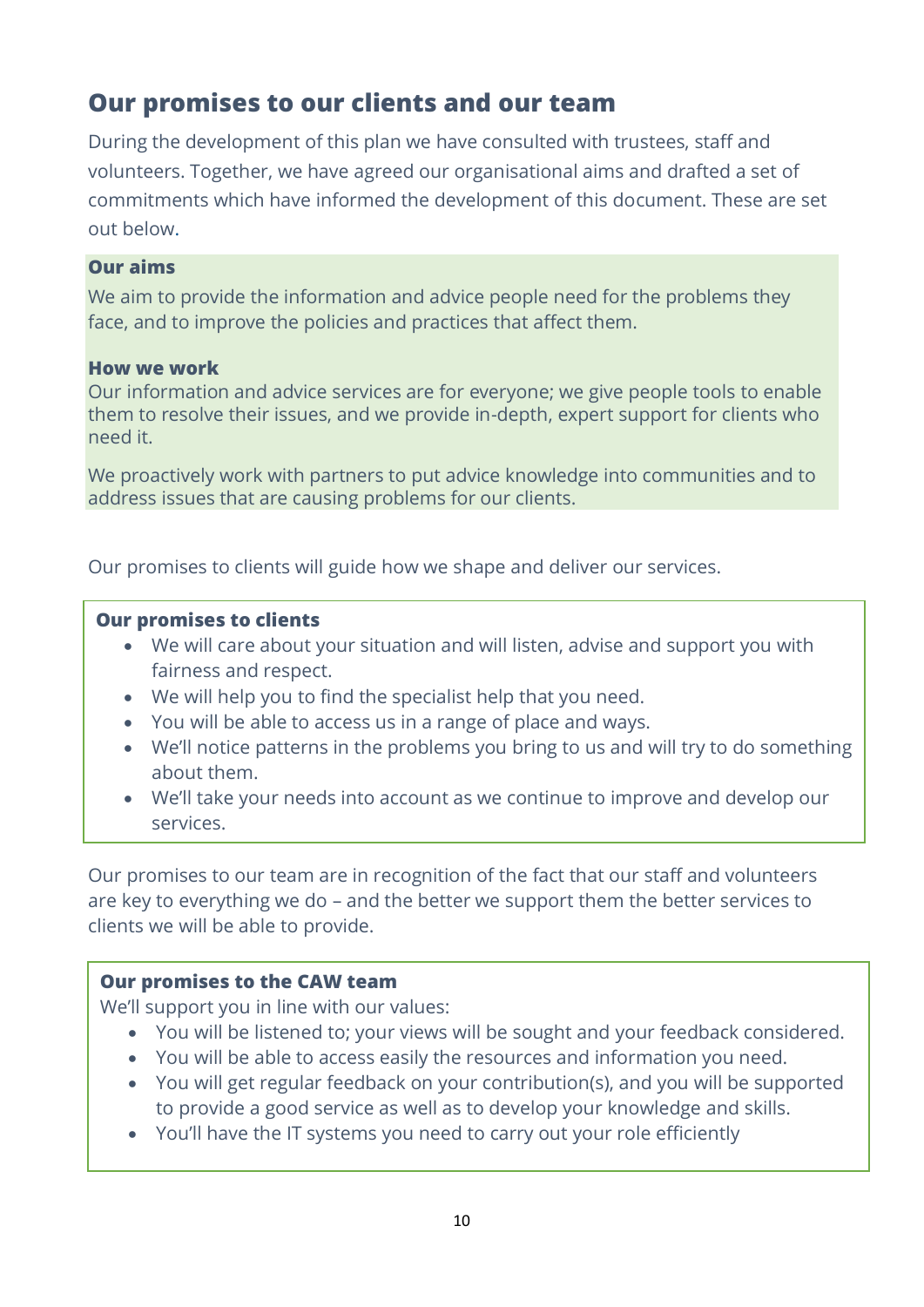## **Strategic Priorities, Objectives and Action Plan**

In response to the context set out in the earlier part of this document, CAW has set the following key strategic objectives.

#### **Address the challenge of rising demand by:**

- Ensuring our services continue to be there for everyone whilst working to make our in-depth and specialist support is focussed at those most in need. And
- By noticing patterns in the problems that clients bring to us and acting on this information in order to prevent advice issues arising and contribute to improvements in policy and practice.

#### **Address the particular challenges experienced by marginalised groups by:**

- Retaining a focus on championing equality and reducing discrimination.
- By making our workplace and services as accessible as possible. And
- Improving our research, campaigns and service provision in those areas where we know disadvantage and discrimination intersect.

#### <span id="page-11-0"></span>**Address the challenge of future funding uncertainty and rising demand by:**

- Maintaining a strong, committed and flexible workforce that provides good quality advice and can move between projects and services in response to changes in demand and funding arrangements.
- By becoming a more resilient, and flexible organisation, ensuring that our infrastructure supports us to appropriately support our team as well as maintain and develop relationships,
- And by communicating effectively and ensuring we are resourced to implement and deliver our funding strategy.

The plan on the following pages sets out specific objectives, priorities and activities in pursuance of these objectives, particularly for the 2022-23 financial year. The year ahead will be one of continuing to live with uncertainty; we will embed the learning from Covid-19 and aim to establish a 'new-normal' for CAW and the team. It will also be a period of engaging with the re-commissioning of our core and CCG contract in the light of general public finance uncertainty, whilst managing rising demand stemming from the Cost of Living crisis.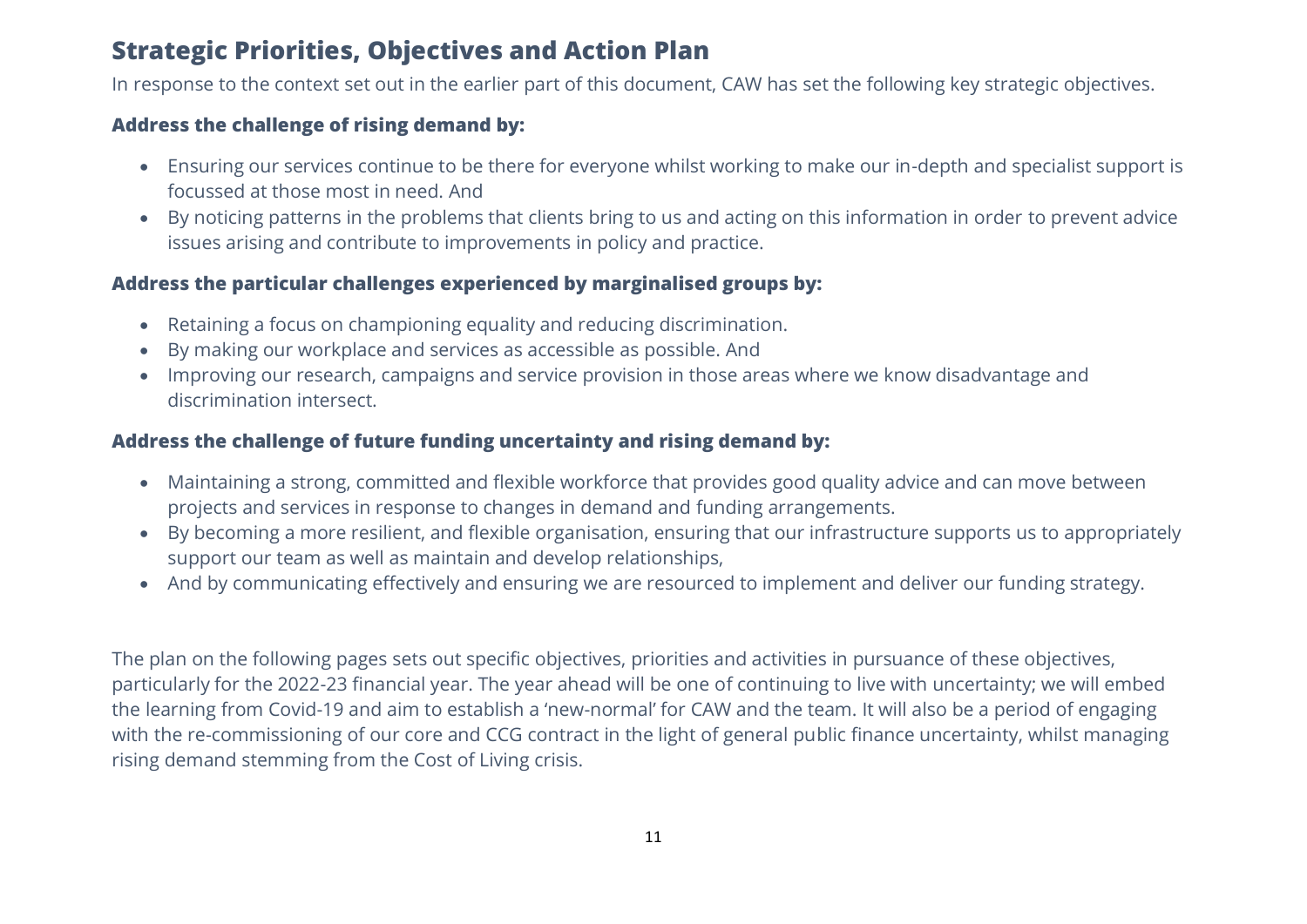## **Priorities for 2022 - 2025**

This part of the document sets out the agreed business and development priorities which address the issues described above. It includes an action-plan which details the steps we will take and includes accountability for implementation and oversight of the work.

Rather than having a separate Equality section we have included our equality ambitions within the overall plan; each area has at least one EDI ambition. We have chosen this approach because we view our approach to equality as intrinsic to all that we do – and we want responsibility for driving and delivering on equality ambitions to exist throughout the organisation. However, it is important that we are accountable for delivering these ambitions - therefore the EDI committee will retain responsibility for monitoring progress.

## **1. Advice services**

#### **Addressing the challenge of rising demand by ensuring our services continue to be there for everyone whilst working to make our in-depth and specialist support focussed at those most in need.**

- Meet delivery targets for projects and core WBC services and meet wider ambitions for client access, including improving Adviceline answer rate by 10% and having 75% of clients say they're satisfied with our access arrangements.
- Meet our PQF quality and client satisfaction targets (G/G on QAA, 72% on client experience survey).
- <span id="page-12-0"></span>• Review our post-covid service delivery model, ensuring we are doing all we can to meet the needs of people who need us the most.
- Collaborate with other London LCAs to deliver services and provide access that benefits Londoners and provides development opportunities for LCAs.
- Continue to build our specialist knowledge and service offer and promote to groups least likely to seek advice EDI
- Develop and implement a Community Engagement Strategy to set out our ambitions to further strengthen our local network and increase the advice knowledge and skills of our community, voluntary and faith partners EDI
- Restart our Service User Engagement work, creating a group that meets regularly, to guide our service delivery and feed into research and campaign work.
- Expand the range of services and community provision in Roehampton and Battersea by making and implementing arrangements to share our premises with other organisations. [EDI – older people, carers and DVA services]

## **2. Research & Campaigns**

#### **Notice patterns in the problems that clients bring to us and act on this information in order to prevent advice issues arising and contribute to improvements in policy and practice.**

- Build a R&C team where responsibility is distributed and team members have leadership of, and accountability for, specific R&C aims.
- Draft and implement a communications plan which will include regular publication of the data we have from our services, include calls to action and connect local and national issues.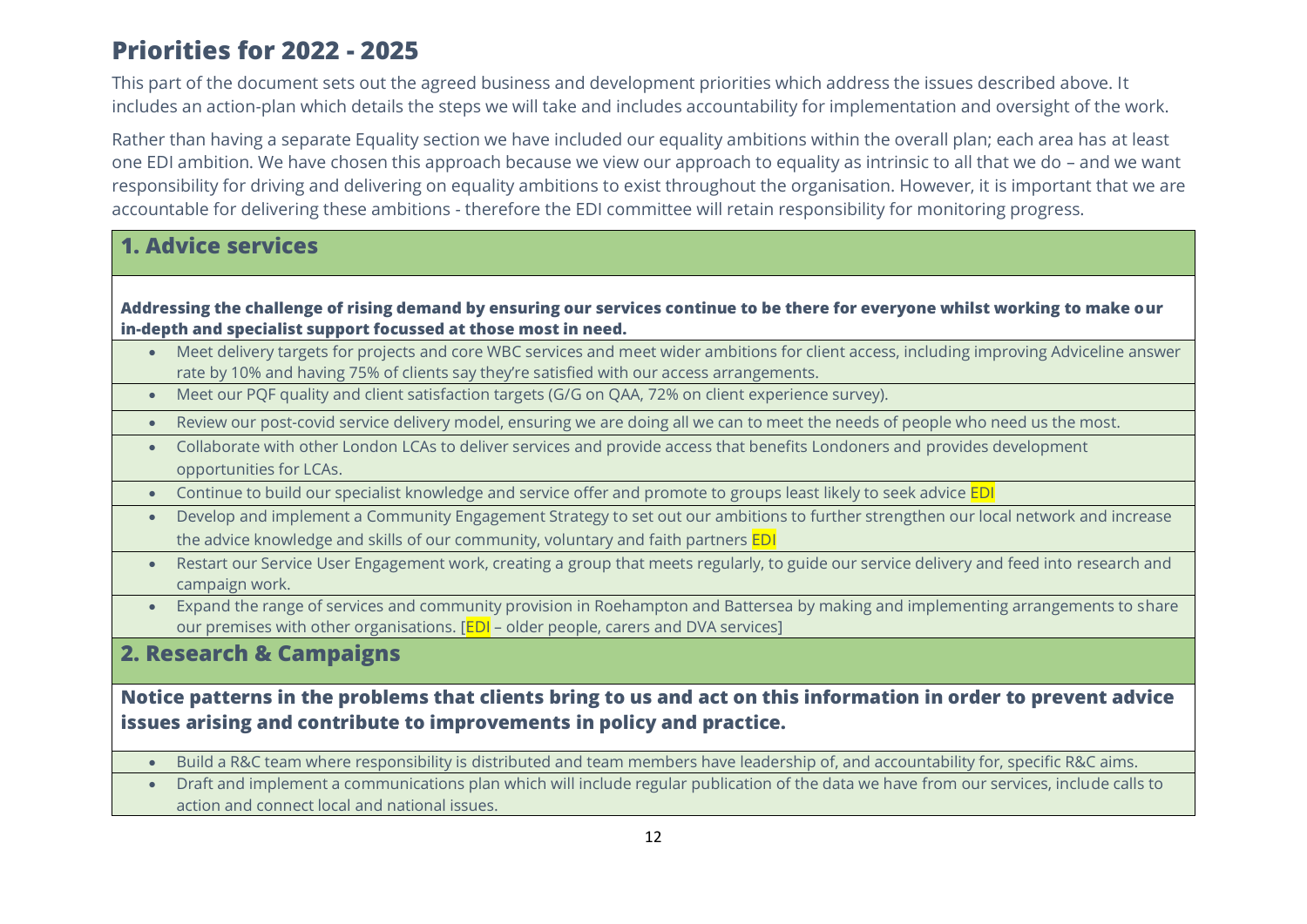Work to raise awareness of:

- Digital exclusion and its impact on our clients
- The extent of hardship and homelessness experienced by local people, and the particular and disproportionate impact of both COVID and the Cost of Living crisis on BAME communities in Wandsworth **[EDI].**
- Work to raise awareness of digital exclusion, its impact on our clients and propose solutions [with Wandsworth digital and the libraries] Influence local policy and provision.

#### **3. People**

#### **Maintain a resilient, committed and flexible workforce by sustaining a culture and practices that aligns with our values, and invest in our whole team's capability and skills so everyone is supported to contribute to the best of their ability.**

- Involve the whole team in WBC's re-commissioning process; ask for ideas, test proposals and develop a solution which is understood and supported by staff and volunteers.
- **Embed and establish a mixed-model** of working which suits the team, enables us to deliver effective services, and supports wellbeing
- Do all we can to recruit, develop and retain staff, trustees and volunteers from all backgrounds including by taking Positive Action in some areas. (EDI)
- Create a more accessible and consistent recruitment policy.
- Retain a trainee route into our paid staff team by implementing and incorporating learning from the Kickstart scheme [EDI]
- $\bullet$  Implement CAW's new pay policy **[EDI]**
- Further Develop and improve our volunteer offer. Make the recruitment and progression of our volunteers more strategic, and give clarity to the steps volunteers need to take in order to progress to their chosen role.
- Use Positive Action to a. maximise the likelihood of applicants from under-represented groups being successfully appointed (particularly to senior positions) and b. ensure existing staff from under-represented groups are given every opportunity to progress within CAW. EDI
- **Roll-out CA's EDI learning programme,** ensuring engagement by supporting all paid staff to develop their own EDI objective [EDI]

## **4. Resources (Funding, Office and IT)**

#### **4a. Funding.**

#### **Ensure we have the funding in place to support us to maximise the reach of our services without over-reaching the team. Extend our strategic development to include wider communications and influencing.**

• Recruit, induct and support a new fundraising and communications manager to develop and implement a funding and a communications plan.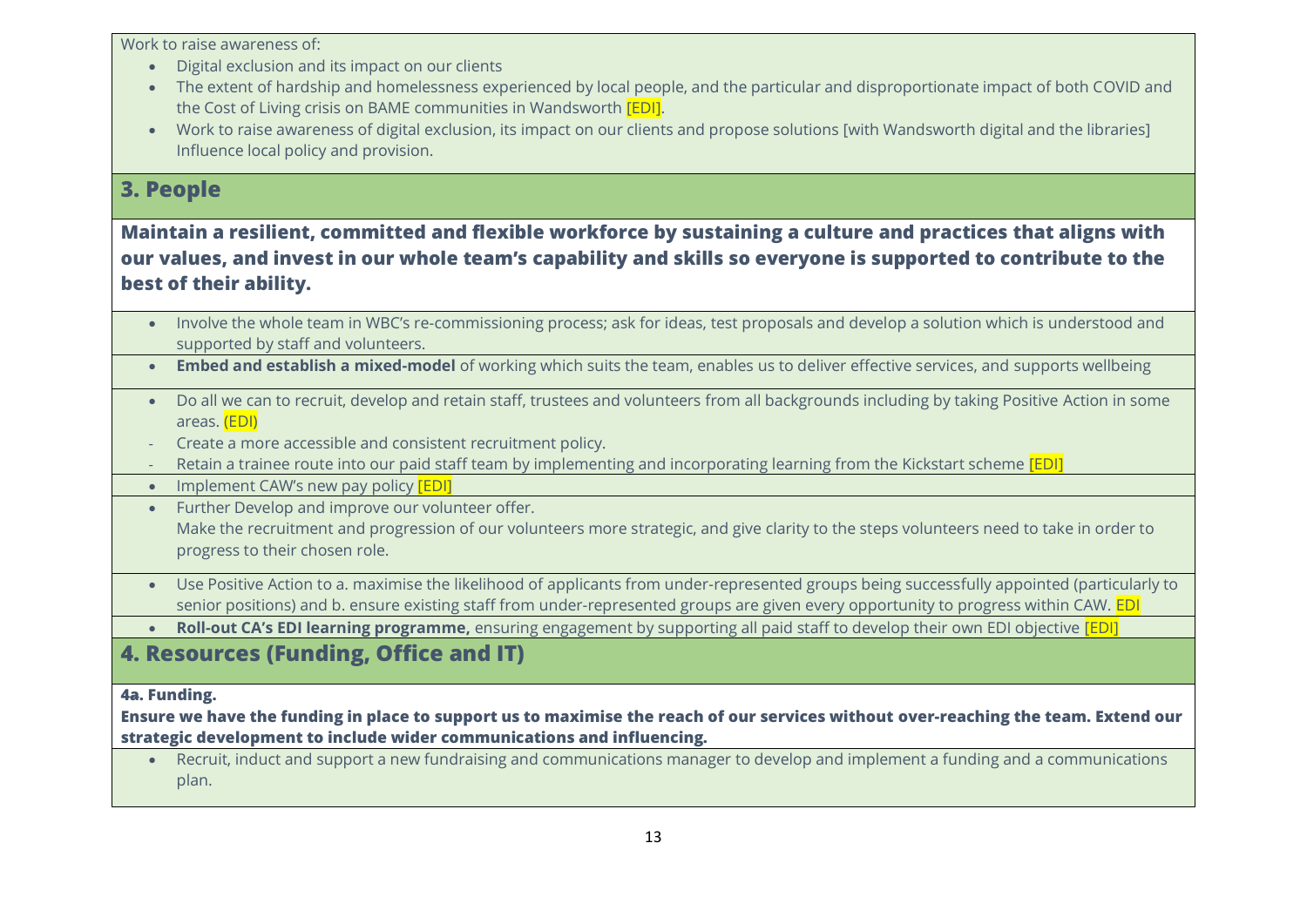- Continue to promote and support closer working arrangements with other London Citizens Advice offices.
- Implement CAW's funding strategy; the headline of which will be retaining our key WBC and CCG contracts and securing new income to continue the delivery of our Hardship Crisis project.
- Continue to promote and support closer working arrangements with other London Citizens Advice offices.
- Undertake auditor tendering exercise to investigate whether we can get better value for money [April Sept 2022].
- Work with our Finance contractor to develop a new approach to accounting and budgeting; one which streamlines our working practices and provides us with better management information

#### **4b. Premises**

#### **Ensure we maximise use of, and value from, our premises**

- Make our public and back-office spaces as green as possible and ensure they are accessible (EDI), tidy and welcoming to staff, volunteers and clients alike.
- Continue to explore the potential of sharing our premises with other local organisations; improving our connections (EDI) and being generous with our resources.

#### **4c. ICT**

**Ensure our team have the systems, resources and equipment they need to deliver a quality service, whether working remotely or in our offices.**

- Implement new telephony arrangements and success working arrangements with new provider.
- Rationalise our contracts for office phones and mobiles, ideally combining these under one provider
- Introduce a new email encryption solution that makes it easier for frontline staff and volunteers to send sensitive data securely.
- Undertake the work needed to shut down our exchange server, including moving user accounts to a modern licensing arrangement.
- Introduce a data backup solution that allows us to get cyber insurance from ADS.
- Upgrade our printers to devices that integrate with 365 and offer more efficient scanning to Sharepoint.

## **5. Governance, risks and contingency measures**

**Ensure the Board has the necessary skills, experience and characteristics to govern effectively**

- Review board skills and diversity and seek to recruit to gaps identified
- Ensure the Board works effectively with staff and volunteers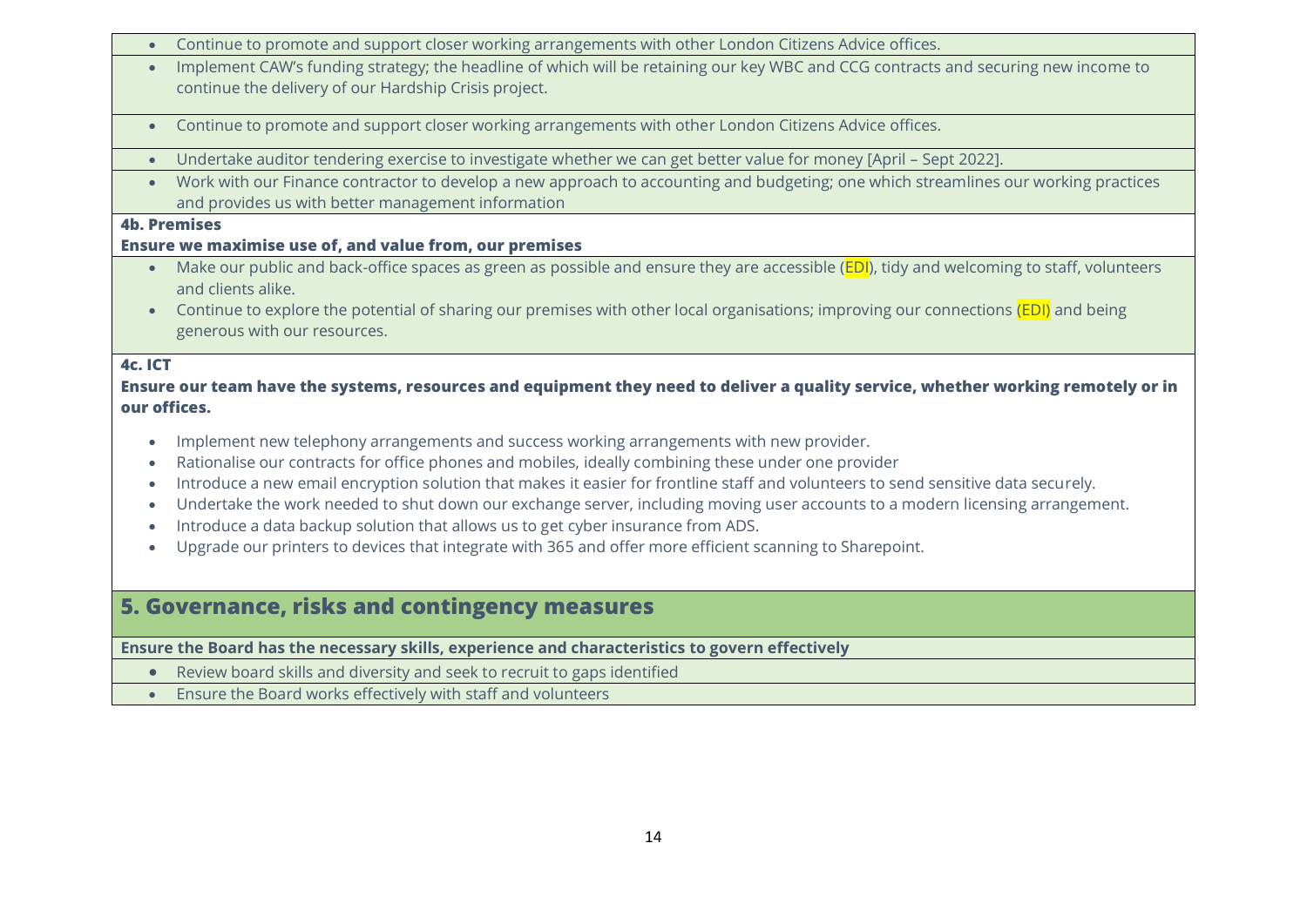## <span id="page-15-0"></span>**Appendix 2: Community and client profile.**

This information is very similar to that included in previous years, although where possible we've added updated information, in particular where it demonstrates the impact of COVID and/or the cost of living crisis. Census data will allow us to provide updated community profile information in next year's document.

#### **Economic activity**

Economic activity has increased since last year's updating of this report, and the claimant count has dropped steadily as the impact of the pandemic has begun to lift. However, there remains slightly higher numbers of residents claiming Universal Credit (or JSA) than pre-pandemic.



#### **Poverty**

The [London Poverty Profile](https://www.trustforlondon.org.uk/data/) ranks London boroughs on key poverty and inequality indicators. Wandsworth performs well compared to other London boroughs for most indicators such as low pay, unemployment, and poverty. The proportion of people claiming out of work benefits is significantly lower than the London average at 10.8% compared to 15%. Infant mortality rates are better here than in most London boroughs at 2.3 per 1,000 live births (the London average is 3.4). However, 34.5% of 19 year olds in Wandsworth are without level 3 qualifications, compared to 25% for London overall.

Only 11% of employed residents earn less than the London Living Wage - the joint lowest percentage in London. The unemployment ratio is the second lowest in London, at 3.5%. Additionally, the borough's poverty rate of 22% is below the London average of 27%.

However, income inequality (the gap in income levels) in Wandsworth is the 6th highest in London. The borough also has relatively high premature mortality and homelessness acceptance rates

Wandsworth Foodbank produce annual reports which describe the need for [their](https://wandsworth.foodbank.org.uk/wp-content/uploads/sites/149/2022/04/A-Time-of-Crisis-2021-22.pdf) service, their [latest \(published in May 2022\)](https://wandsworth.foodbank.org.uk/wp-content/uploads/sites/149/2022/04/A-Time-of-Crisis-2021-22.pdf) says that need for emergency food supplies has increased by 53% increase on pre-pandemic levels.

## **Community profile**

The population in Wandsworth has steadily increased from an estimated 271,700 in 2000 to 324,400 in 2018, and 329,725 in 2020. It is a London borough which performs well on most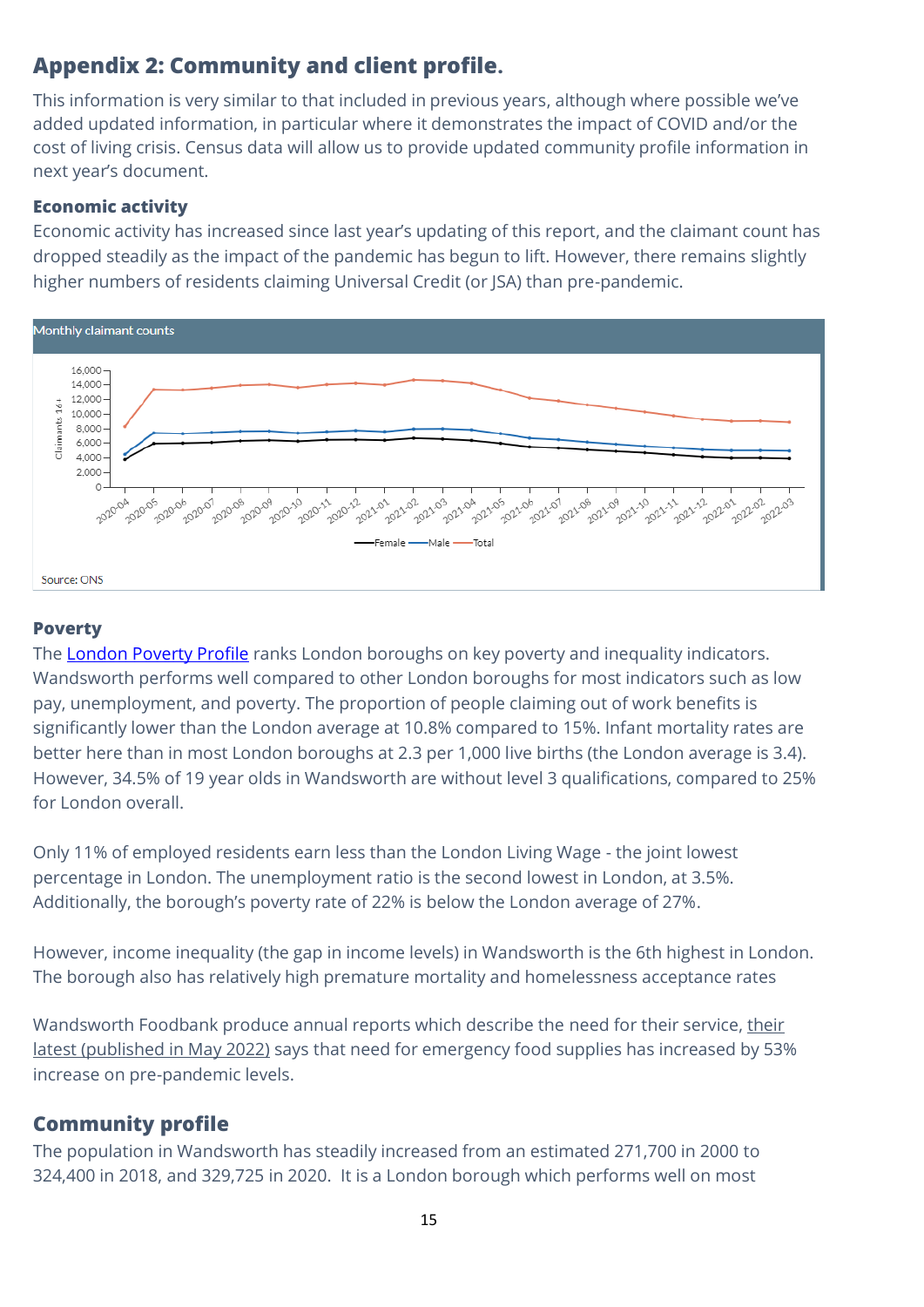indicators. However, like many inner London Boroughs there are significant variations in terms of levels of prosperity and deprivation between areas. The gap between rich and poor is greater in Wandsworth than in 26 out of the other 31 boroughs. Premature mortality is among the worst in London: 728 out of every 100,000 people aged 55-64 year olds die during this period of their life, the fourth highest rate in London.

#### **A diverse population**

Wandsworth is the most popular borough for people moving to London from elsewhere in the UK. Wandsworth has higher numbers of resident EU nationals than other London boroughs (9.6% compared to 8.7%).

The population is **diverse,** with over a quarter of the population having a nationality other than British. Black and minority ethnic (BME) groups make up 29% of the overall population and account for more than half the population of Tooting (52.7%). 79.3% of households in Wandsworth have English as their main language.

#### **Disability**

The 2011 Census data reveals that over 10 per cent of the Wandsworth population has a disability affecting day to day activities:

There are over **19,000 carers** in Wandsworth, with almost 3,000 caring for 20-50 hours per week and almost 4,000 caring for over 50 hours per week. 12% reported ill health as a result of their caring duties. A total of 9,000 people aged 50 years and older are unpaid carers

#### **Age**

The borough has a markedly skewed age distribution, with high numbers of residents aged 25 to 39 compared to the London average, and slightly lower numbers of people across both the younger and older age groups:

Despite the youthful overall nature of the borough it's important we don't lose sight of the needs of the youngest and oldest people locally: 10,385 children in low income families, one in four children aged 5 have one or more decayed, filled or missing teeth. One in three children leaving primary are overweight or obese

The numbers of people aged over 65 is projected to increase from 29,300 to 42,200 between 2015 and 2035. Life expectancy for over 65s in Wandsworth is lower than the London average and the average resident can expect 15 years of deteriorating health in old age. Over a third of people aged over 65 are living alone, which increases the risk of social isolation and many of the unpaid carers in the borough are themselves part of the older population, and particularly vulnerable to ill health.

Over 10,000 older people live alone and over 20% of older people are on low incomes.

#### **Employment**

Wandsworth has the second highest **employment rate** in London (83.7%), 15.2% of these selfemployed and there are over 18,000 active **businesses** in the borough, providing 134,000 **jobs.**  At 1.6%, the unemployment ratio is the 2<sup>nd</sup> lowest in London after Hammersmith & Fulham, and the percentage of low paid residents is also the joint lowest in London (with Richmond Upon Thames at 11%). Furthermore, 14,750 people within Wandsworth (6.2% of the Wandsworth population) claim Universal credit/JSA this is a significant increase from 4170 in early 2019. The graph above clearly shows the impact of COVID-19 on employment rates in the borough.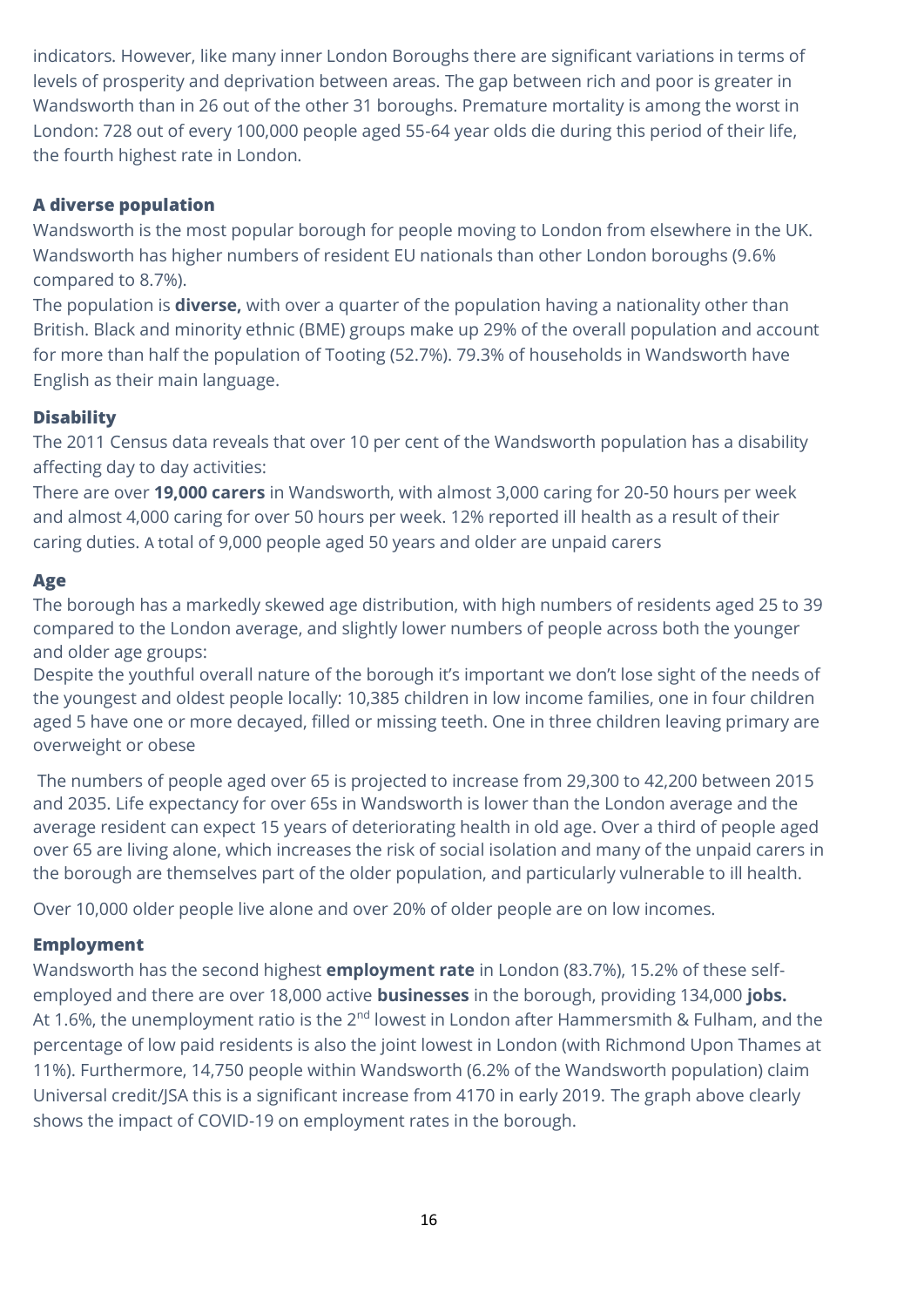#### **Housing**

Almost a third (31.6%) of residents **rent privately**, which is higher than the inner London average (25%).



#### Date: 2011 Source: ONS

The median monthly rent of around £1,700 is similar to other inner London boroughs (average £1,699), but higher than the London average (£1,495) and more than double the England average (£675). This is estimated to be approximately 40% of the median household income, which makes a lot of private sector housing unaffordable to people on lower incomes.

**Housing estates** cover 10% of the area of the borough, and social housing accounts for 19% of property. In 2015/16 there were 27,403 social housing properties, of which 16,750 were council tenanted properties and 10,653 were registered provider social rented properties.

The rate of **family homelessness** in Wandsworth has increased year on year from 4.7 per 1,000 households in 2011/12 to 6.3 per 1,000 in 2015/16. In common with most London authorities, homelessness is significantly higher than the England average of 2.5 per 1,000 households.



Data from [Datawand](https://www.datawand.info/) and [Wandsworth's JSNA](https://www.datawand.info/jsna/)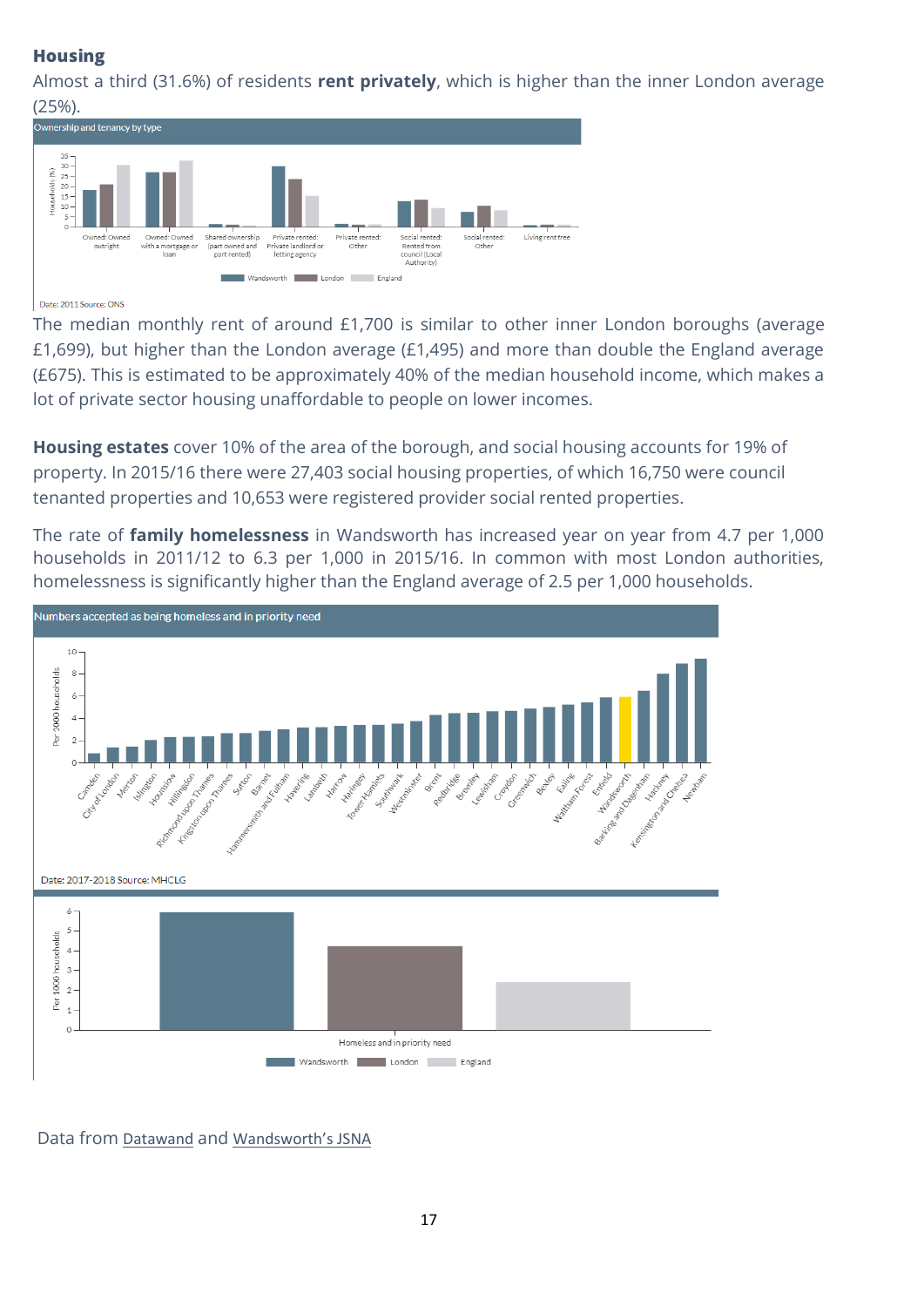#### **Client profile**

Although our services **are for everyone** our clients, unsurprisingly, mostly come from groups that experience the greatest hardship, poverty and discrimination. The graphs below provide our key client demographic information from 2021-2022 compared with Wandsworth population data.